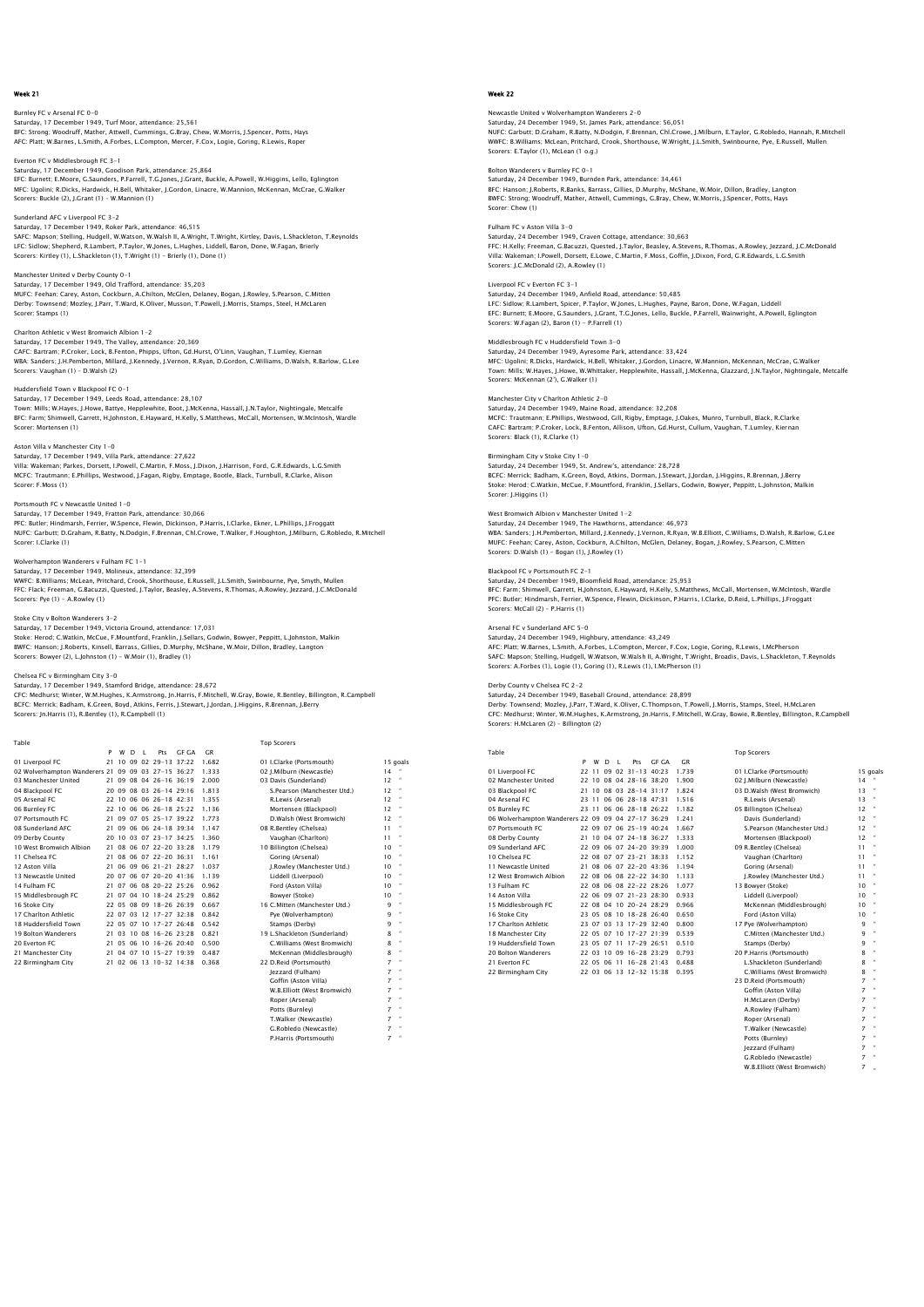Newcastle United v Middlesbrough FC 0–1<br>Monday, 26 December 1949, St. James Park, attendance: 61,118<br>NUFC: Garbutt; D.Graham, R.Batty, N.Dodqin, F.Brennan, Chl.Crowe, J.Milburn, E.Taylor, G.Robledo, Hannah, R.Mitchell MFC: Ugolini; R.Dicks, Hardwick, H.Bell, Whitaker, J.Gordon, Linacre, W.Mannion, McKennan, McCrae, G.Walker Scorer: McCrae (1)

# Sunderland AFC v Stoke City 3-0 Monday, 26 December 1949, Roker Park, attendance: 50,246

SAFC: Mapson; Stelling, Hudgell, W.Watson, W.Walsh II, A.Wright, T.Wright, Broadis, Case, L.Shackleton, T.Reynolds Stoke: Herod; C.Watkin, Meakin, F.Mountford, Franklin, J.Sellars, Godwin, Bowyer, Peppitt, L.Johnston, Malkin Scorers: Case (2), L.Shackleton (1)

# Charlton Athletic v Portsmouth FC 1-2

Monday, 26 December 1949, The Valley, attendance: 37,539 CAFC: Bartram; J.Campbell, Lock, D.Forbes, Allison, Ufton, Gd.Hurst, O'Linn, Vaughan, Purves, B.Fenton PFC: Butler; Hindmarsh, Ferrier, Scoular, Flewin, Dickinson, P.Harris, I.Clarke, Ekner, L.Phillips, J.Froggatt Scorers: Vaughan (1) – L.Phillips (1), J.Froggatt (1)

### Manchester United v Arsenal FC 2-0

Monday, 26 December 1949, Old Trafford, attendance: 55,757 MUFC: Feehan; Carey, Aston, Warner, A.Chilton, McGlen, Delaney, Bogan, J.Rowley, S.Pearson, C.Mitten AFC: Platt; W.Barnes, L.Smith, A.Forbes, L.Compton, Mercer, F.Cox, Macaulay, Goring, R.Lewis, I.McPherson Scorer: S.Pearson (2)

### Wolverhampton Wanderers v Aston Villa 2-3

Monday, 26 December 1949, Molineux, attendance: 54,571 WWFC: B.Williams; McLean, Pritchard, Crook, Shorthouse, W.Wright, Hancocks, Swinbourne, Pye, Smyth, Mullen Villa: Wakeman; Parkes, Dorsett, I.Powell, C.Martin, F.Moss, Goffin, G.R.Edwards, Ford, J.Dixon, L.G.Smith Scorers: Smyth (1), Swinbourne (1) - I.Powell (1), G.R.Edwards (1), Ford (1)

#### Everton FC v Fulham FC 1-1

Monday, 26 December 1949, Goodison Park, attendance: 54,726<br>EFC: Burnett; E.Moore, G.Saunders, J.Grant, T.G.Jones, Lello, Buckle, Wainwright, Catterick, P.Farrell, Eglington<br>FFC: H.Kelly; Freeman, G.Bacuzzi, Quested, J.Tay Scorers: P.Farrell (1) – A.Stevens (1)

Bolton Wanderers v West Bromwich Albion 3–0<br>Monday, 26 December 1949, Burnden Park, attendance: 38,764<br>BWFC: Hanson; J.Roberts, R.Banks, Barrass, Gillies, D.Howe, McShane, W.Moir, Lofthouse, Bradley, Langton<br>BWEA: Sanders; Scorers: W.Moir (2), Bradley (1)

#### Birmingham City v Derby County 2-2

Monday, 26 December 1949, St. Andrew's, attendance: 45,477 BCFC: Merrick; Badham, K.Green, Boyd, Atkins, Ferris, J.Stewart, J.Jordan, J.Higgins, R.Brennan, J.Berry Derby: H.Brown; Mozley, J.Parr, T.Ward, K.Oliver, Musson, T.Powell, J.Morris, Stamps, Steel, H.McLaren Scorers: R.Brennan (1), J.Stewart (1) – Stamps (1), H.McLaren (1)

# Chelsea FC v Liverpool FC 1-1

Monday, 26 December 1949, Stamford Bridge, attendance: 55,920 CFC: Medhurst; Winter, W.M.Hughes, K.Armstrong, Jn.Harris, F.Mitchell, W.Gray, Bowie, R.Bentley, Billington, R.Campbell LFC: Sidlow; R.Lambert, Spicer, P.Taylor, W.Jones, L.Hughes, Payne, Baron, Done, W.Fagan, Liddell Scorers: Jn.Harris (1) – W.Fagan (1)

# Burnley FC v Blackpool FC 0-0

Monday, 26 December 1949, Turf Moor, attendance: 49,815 Burnley: Strong; Woodruff, Mather, Attwell, Cummings, G.Bray, Chew, W.Morris, J.Spencer, Potts, Hays Blackpool: Farm; Shimwell, Garrett, H.Johnston, E.Hayward, E.Fenton, S.Matthews, McCall, Mortensen, W.McIntosh, Wardle

#### .<br>Huddersfield Town v Manchester City 1-0

Monday, 26 December 1949, Leeds Road, attendance: 29,989 Town: Mills; W.Hayes, J.Howe, W.Whittaker, Hepplewhite, Morgan, J.McKenna, Glazzard, R.Burke, Hassall, Metcalfe<br>MCFC: Trautmann; E.Phillips, Westwood, J.Fagan, Rigby, W.Murray, Bootle, Alison, Turnbull, Black, R.Clarke<br>Sco

P W D L Pts GEGA GR

| 01 Liverpool FC                                    |             |  | 23 11 10 02 32-14 41:24 | 1.708 | 01 I.Clarke (Portsmouth)      | 15 goals |                      |
|----------------------------------------------------|-------------|--|-------------------------|-------|-------------------------------|----------|----------------------|
| 02 Manchester United                               | 23 11       |  | 08 04 30-16 40:20       | 2.000 | 02 J.Milburn (Newcastle)      | 14       |                      |
| 03 Blackpool FC                                    |             |  | 22 10 09 03 29-15 31:17 | 1.824 | 03 R.Lewis (Arsenal)          | 13       | $\bullet$            |
| 04 Burnley FC                                      |             |  | 24 11 07 06 29-19 26:22 | 1.182 | D.Walsh (West Bromwich)       | 13       |                      |
| 05 Arsenal FC                                      |             |  | 24 11 06 07 28-20 47:33 | 1.424 | 05 Billington (Chelsea)       | 12       |                      |
| 06 Portsmouth FC                                   |             |  | 23 10 07 06 27-19 42:25 | 1.680 | Vaughan (Charlton)            | 12       |                      |
| 07 Wolverhampton Wanderers 23 09 09 05 27-19 38:32 |             |  |                         | 1.188 | Mortensen (Blackpool)         | 12       |                      |
| 08 Sunderland AFC                                  |             |  | 23 10 06 07 26-20 42:39 | 1.077 | Davis (Sunderland)            | 12       | $\bullet$            |
| 09 Derby County                                    |             |  | 22 10 05 07 25-19 38:29 | 1.310 | S. Pearson (Manchester Utd.)  | 12       |                      |
| 10 Chelsea EC                                      |             |  | 23 08 08 07 24-22 39:34 | 1.147 | 10 J.Rowley (Manchester Utd.) | 11       |                      |
| 11 Fulham FC                                       |             |  | 23 08 07 08 23-23 29:27 | 1.074 | Goring (Arsenal)              | 11       |                      |
| 12 Aston Villa                                     |             |  | 23 07 09 07 23-23 31:32 | 0.969 | Ford (Aston Villa)            | 11       |                      |
| 13 Newcastle United                                |             |  | 22 08 06 08 22-22 43:37 | 1.162 | R.Bentley (Chelsea)           | 11       |                      |
| 14 West Bromwich Albion                            |             |  | 23 08 06 09 22-24 34:33 | 1.030 | 14 Liddell (Liverpool)        | 10       |                      |
| 15 Middlesbrough FC                                |             |  | 23 09 04 10 22-24 29:29 | 1.000 | McKennan (Middlesbrough)      | 10       |                      |
| 16 Huddersfield Town                               | 24 06 07 11 |  | $19-29$ $27.51$         | 0.529 | Stamps (Derby)                | 10       | ×                    |
| 17 Bolton Wanderers                                |             |  | 23 04 10 09 18-28 26:29 | 0.897 | Bowver (Stoke)                | 10       |                      |
| 18 Stoke City                                      |             |  | 24 05 08 11 18-30 26:43 | 0.605 | 18 Pye (Wolverhampton)        | ۹        | $\mathbf{H}$         |
| 19 Charlton Athletic                               |             |  | 24 07 03 14 17-31 33:42 | 0.786 | C.Mitten (Manchester Utd.)    | ۹        | $\ddot{\phantom{1}}$ |
| 20 Manchester City                                 |             |  | 23 05 07 11 17-29 21:40 | 0.525 | L.Shackleton (Sunderland)     | ۹        |                      |
| 21 Everton FC                                      | 23 05 07 11 |  | $17-29$ $22.44$         | 0.500 | 21 P.Harris (Portsmouth)      | 8        |                      |
| 22 Birmingham City                                 |             |  | 23 03 07 13 13-33 17:40 | 0.425 | C.Williams (West Bromwich)    | 8        | $\mathbf{H}$         |
|                                                    |             |  |                         |       | H.McLaren (Derby)             | 8        |                      |

Table Top Scorers

| 01 I.Clarke (Portsmouth)      | 15 qo          |                      |
|-------------------------------|----------------|----------------------|
| 02 I.Milburn (Newcastle)      | 14             |                      |
| 03 R.Lewis (Arsenal)          | 13             | ×,                   |
| D.Walsh (West Bromwich)       | 13             | $\mathbf{a}$         |
| 05 Billington (Chelsea)       | 12             | $\mathbf{a}$         |
| Vaughan (Charlton)            | $12^{12}$      | $\mathbf{a}$         |
| Mortensen (Blackpool)         | 12             | $\mathbf{a}$         |
| Davis (Sunderland)            | 12             | $\ddot{\phantom{a}}$ |
| S.Pearson (Manchester Utd.)   | 12             | $\ddot{\phantom{a}}$ |
| 10 I.Rowlev (Manchester Utd.) | 11             | ×                    |
| Goring (Arsenal)              | 11             | $\overline{a}$       |
| Ford (Aston Villa)            | 11             | ×                    |
| R.Bentley (Chelsea)           | 11             | $\ddot{\phantom{a}}$ |
| 14 Liddell (Liverpool)        | 10             | ×                    |
| McKennan (Middlesbrough)      | 10             | $\overline{a}$       |
| Stamps (Derby)                | 10             | $\mathbf{a}$         |
| Bowyer (Stoke)                | 10             | a,                   |
| 18 Pye (Wolverhampton)        | ۹              | $\overline{a}$       |
| C.Mitten (Manchester Utd.)    | ۹              | ×                    |
| L.Shackleton (Sunderland)     | ۹              | 4                    |
| 21 P.Harris (Portsmouth)      | 8              | ×                    |
| C.Williams (West Bromwich)    | 8              | ×                    |
| H.McLaren (Derby)             | 8              | u                    |
| 24 D.Reid (Portsmouth)        | $\overline{7}$ | ×                    |
| Goffin (Aston Villa)          | 7              | ×                    |
| W.B.Elliott (West Bromwich)   | 7              | $\mathbf{H}$         |
| I.Froggatt (Portsmouth)       | $\overline{7}$ | ×                    |
| McCrae (Middlesbrough)        | $\overline{7}$ | ×                    |
| Potts (Burnley)               | $\overline{7}$ | ×                    |
| T.Walker (Newcastle)          | $\overline{7}$ | ×                    |
| G.Robledo (Newcastle)         | 7              | ×                    |
| lezzard (Fulham)              | 7              | ×                    |
| Vaughan (Charlton)            | 7              | ×                    |
| A.Rowley (Fulham)             | $\overline{7}$ | ×                    |
|                               |                |                      |

# Week 24

# Fulham FC v Everton FC 0-0 Tuesday, 27 December 1949, Craven Cottage, attendance: 36,020 FFC: H.Kelly; Freeman, G.Bacuzzi, Quested, J.Taylor, Beasley, A.Stevens, R.Thomas, A.Rowley, Jezzard, J.C.McDonald EFC: Burnett; E.Moore, Hedley, J.Grant, Falder, Lello, Buckle, Wainwright, Catterick, P.Farrell, Eglington

Derby County v Birmingham City 4–1<br>Tuesday, 27 December 1949, Baseball Ground, attendance: 36,459<br>Derby: Townsend; Mozley, J.Parr, T.Ward, K.Oliver, Musson, R.Harrison, J.Morris, Stamps, Steel, T.Powell BCFC: Merrick; K.Green, Jennings, Badham, Atkins, Ferris, J.Stewart, J.Jordan, J.Higgins, R.Brennan, J.Berry Scorers: Stamps (3), Mozley (1) - R.Brennan (1)

# Stoke City v Sunderland AFC 2-1

Liverpool FC v Chelsea FC 2-2

Tuesday, 27 December 1949, Victoria Ground, attendance: 41,685 Stoke: Wilkinson; C.Watkin, Meakin, F.Mountford, Franklin, J.Sellars, Godwin, Bowyer, Whiston, L.Johnston, Malkin SAFC: Mapson; Stelling, Hudgell, W.Watson, W.Walsh II, A.Wright, T.Wright, Broadis, Case, L.Shackleton, T.Reynolds Scorers: Bowyer (1), F.Mountford (1') – W.Watson (1)

Tuesday, 27 December 1949, Anfield Road, attendance: 58,757

LFC: Sidlow; R.Lambert, Spicer, W.Jones, L.Hughes, Paisley, Liddell, Baron, Stubbins, W.Fagan, Brierly<br>CFC: Medhurst, Winter, W.M.Hughes, R.Williams, Jn.Harris, F.Mitchell, W.Gray, Bowie, R.Bentley, Billington, R.Campbell<br> Manchester City v Huddersfield Town 1-2

Tuesday, 27 December 1949, Maine Road, attendance: 50,195<br>MCFC: Trautmann; E.Phillips, Westwood, J.Fagan, Rigby, Gill, Munro, Emptage, Black, Alison, R.Clarke<br>Town: Milis; W.Hayes, J.Howe, W.Whittaker, Hepplewhite, Morgan,

#### Aston Villa v Wolverhampton Wanderers 1-4 Tuesday, 27 December 1949, Villa Park, attendance: 64,937

Villa: Wakeman; F.Moss, Dorsett, I.Powell, C.Martin, E.Lowe, Goffin, G.R.Edwards, Ford, J.Dixon, L.G.Smith WWFC: B.Williams; McLean, Pritchard, Crook, Chatham, W.Wright, Hancocks, Swinbourne, Pye, Smyth, Mullen Scorers: J.Dixon (1) – Swinbourne (2), Pye (1), Smyth (1)

# West Bromwich Albion v Bolton Wanderers 2-1

Tuesday, 27 December 1949, The Hawthorns, attendance: 41,746<br>WBA: Sanders; J.H.Pemberton, Millard, J.Kennedy, J.Vernon, R.Ryan, D.Gordon, C.Williams, D.Walsh, R.Barlow, Inwooc<br>BWFC: Hanson; J.Roberts, R.Banks, Barrass, Gil

# Middlesbrough FC v Newcastle United 1-0

Tuesday, 27 December 1949, Ayresome Park, attendance: 53,802<br>MFC: Ugolnir, R.Dicks, Hardwick, H.Bell, Whitaker, J.Cordon, Linacre, W.Mannion, McKennan, McCrae, G.Walker<br>NUFC: Fairbrother, D.Graham, R.Batty, N.Dodgin, F.Bre Scorer: McKennan (1)

# Arsenal FC v Manchester United 0-0

Tuesday, 27 December 1949, Highbury, attendance: 65,133 AFC: Swindin; L.Scott, W.Barnes, Macaulay, L.Compton, A.Forbes, F.Cox, Logie, Goring, R.Lewis, I.McPherson MUFC: Feehan; Carey, Aston, Warner, A.Chilton, McGlen, Delaney, Bogan, J.Rowley, S.Pearson, C.Mitten

### Portsmouth FC v Charlton Athletic 1-0

Tuesday, 27 December 1949, Fratton Park, attendance: 43,325<br>PFC: Butler; Hindmarsh, Ferrier, Scoular, Flewin, Dickinson, P.Harris, Delapenha, I.Clarke, L.Phillips, J.Froggatt<br>CAFC: Bartram: J.Campbell, Lock, Revell, Phipps Scorer: P.Harris (1)

Blackpool FC v Burnley FC 2-0 Tuesday, 27 December 1949, Bloomfield Road, attendance: 31,074 Blackpool: Farm; Shimwell, Garrett, H.Johnston, E.Hayward, H.Kelly, S.Matthews, McCall, Mortensen, W.McIntosh, Wardle<br>Burnley: Strong; Woodruff, Mather, Attwell, Cummings, G.Bray, Shannon, W.Morris, J.Spencer, Potts, Hays Scorers: Mortensen (1), W.McIntosh (1)

| Table                                              |   |       |   |   |                         |       |       | <b>Top Scorers</b>          |    |              |
|----------------------------------------------------|---|-------|---|---|-------------------------|-------|-------|-----------------------------|----|--------------|
|                                                    | P | W     | D | т | Pts                     | GE GA | C.R   |                             |    |              |
| 01 Liverpool FC                                    |   | 24 11 |   |   | 11 02 33-15 43:26       |       | 1.654 | 01 LClarke (Portsmouth)     |    | 15 goals     |
| 02 Manchester United                               |   |       |   |   | 24 11 09 04 31-17 40:20 |       | 2.000 | 02 I.Milburn (Newcastle)    | 14 |              |
| 03 Blackpool FC                                    |   | 23 11 |   |   | 09 03 31-15 33:17       |       | 1.941 | S.Pearson (Manchester Utd.) | 14 |              |
| 04 Portsmouth FC                                   |   |       |   |   | 24 11 07 06 29-19 43:25 |       | 1.720 | D.Walsh (West Bromwich)     | 14 | $\mathbf{u}$ |
| 05 Arsenal FC                                      |   |       |   |   | 25 11 07 07 29-21 47:33 |       | 1.424 | 05 Billington (Chelsea)     | 13 |              |
| 06 Wolverhampton Wanderers 24 10 09 05 29-19 42:33 |   |       |   |   |                         |       | 1.273 | Stamps (Derby)              | 13 | ×            |
| 07 Burnley FC                                      |   |       |   |   | 25 11 07 07 29-21 26:24 |       | 1.083 | Mortensen (Blackpool)       | 13 | $\mathbf{u}$ |
| 08 Derby County                                    |   |       |   |   | 23 11 05 07 27-19 42:30 |       | 1.400 | R.Lewis (Arsenal)           | 13 | $\mathbf{u}$ |
| 09 Sunderland AFC                                  |   |       |   |   | 24 10 06 08 26-22 43:41 |       | 1.049 | 09 R.Bentley (Chelsea)      | 12 | $\mathbf{u}$ |
| 10 Chelsea EC                                      |   |       |   |   | 24 08 09 07 25-23 41:36 |       | 1.139 | Davis (Sunderland)          | 12 |              |
| 11 Fulham FC                                       |   |       |   |   | 24 08 08 08 24-24 29:27 |       | 1.074 | Vaughan (Charlton)          | 12 | ×            |
| 12 West Bromwich Albion                            |   |       |   |   | 24 09 06 09 24-24 36:34 |       | 1.059 | 12 Goring (Arsenal)         | 11 |              |
| 13 Middlesbrough FC                                |   |       |   |   | 24 10 04 10 24-24 30:29 |       | 1.035 | McKennan (Middlesbrough)    | 11 | $\mathbf{u}$ |
| 14 Aston Villa                                     |   |       |   |   | 24 07 09 08 23-25 32:36 |       | 0.889 | J.Rowley (Manchester Utd.)  | 11 | $\mathbf{u}$ |
| 15 Newcastle United                                |   |       |   |   | 23 08 06 09 22-24 43:38 |       | 1.132 | Ford (Aston Villa)          | 11 |              |
| 16 Huddersfield Town                               |   |       |   |   | 25 07 07 11 21-29 29:52 |       | 0.558 | Bowver (Stoke)              | 11 | $\mathbf{u}$ |
| 17 Stoke City                                      |   |       |   |   | 25 06 08 11 20-30 28:44 |       | 0.636 | 17 Pye (Wolverhampton)      | 10 |              |
| 18 Bolton Wanderers                                |   |       |   |   | 24 04 10 10 18-30 27:31 |       | 0.871 | Liddell (Liverpool)         | 10 |              |
| 19 Everton EC                                      |   |       |   |   | 24 05 08 11 18-30 22:44 |       | 0.500 | 19 P.Harris (Portsmouth)    | 9  |              |
| 20 Charlton Athletic                               |   |       |   |   | 25 07 03 15 17-33 33:43 |       | 0.767 | C.Mitten (Manchester Utd.)  | 9  |              |
| 21 Manchester City                                 |   |       |   |   | 24 05 07 12 17-31 22:42 |       | 0.524 | L.Shackleton (Sunderland)   | 9  | $\mathbf{u}$ |
| 22 Birmingham City                                 |   |       |   |   | 24 03 07 14 13-35 18:44 |       | 0.409 | 22 Smyth (Wolverhampton)    | 8  |              |
|                                                    |   |       |   |   |                         |       |       | W.Fagan (Liverpool)         | 8  | ٠            |
|                                                    |   |       |   |   |                         |       |       | C.Williams (West Bromwich)  | g  |              |
|                                                    |   |       |   |   |                         |       |       | H.McLaren (Derby)           | g  |              |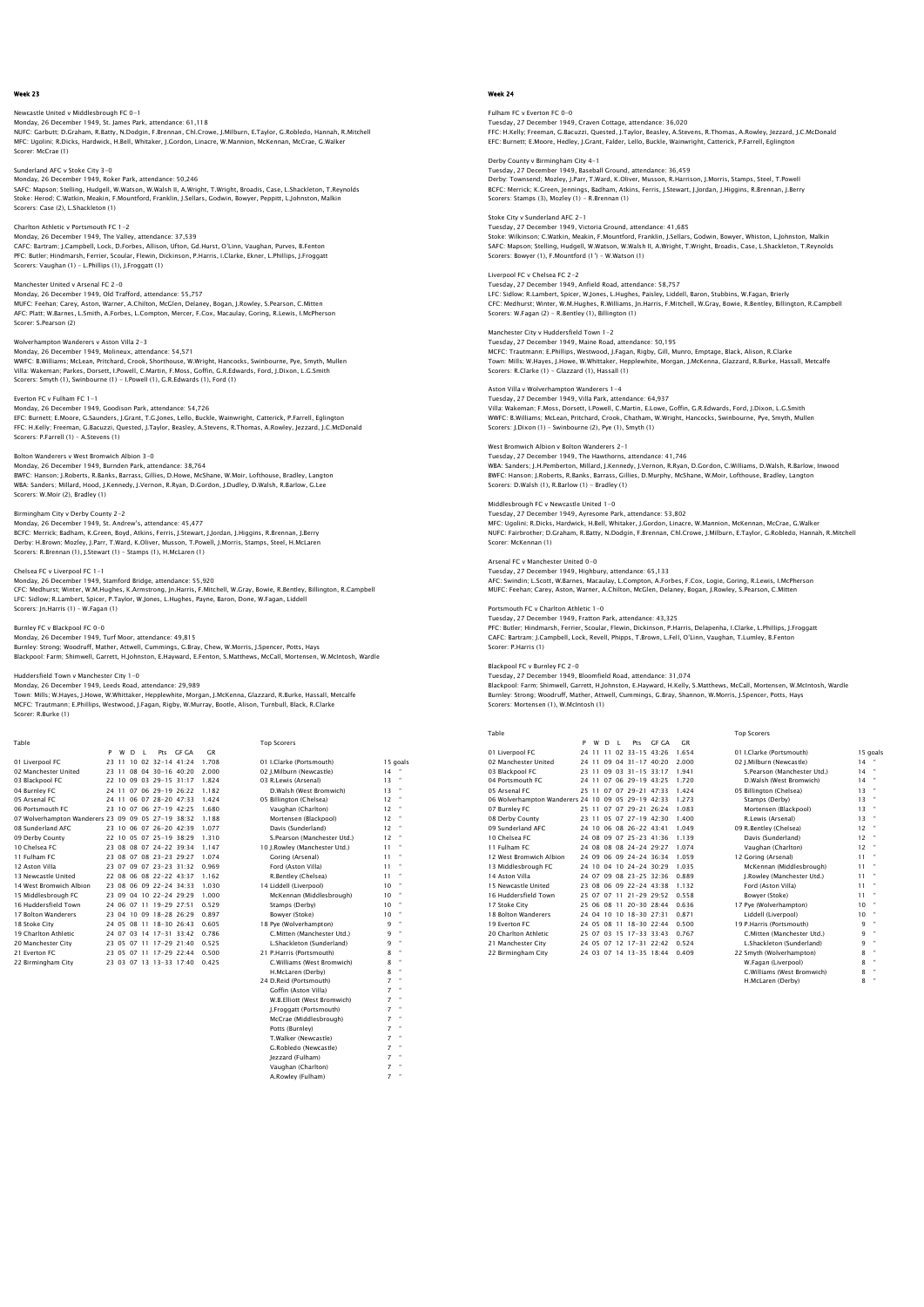# Liverpool FC v Arsenal FC 2-0 Saturday, 31 December 1949, Anfield Road, attendance: 55,020 LFC: Sidlow; R.Lambert, Spicer, P.Taylor, W.Jones, L.Hughes, Payne, Baron, Stubbins, W.Fagan, Liddell AFC: Swindin; L.Scott, W.Barnes, A.Forbes, L.Compton, Mercer, F.Cox, Logie, Goring, Macaulay, I.McPherson Scorer: Liddell (2)

Manchester City v Manchester United 1-2 Saturday, 31 December 1949, Maine Road, attendance: 63,593 MCFC: Trautmann; E.Phillips, Westwood, Gill, J.Fagan, W.Walsh, Munro, Black, Turnbull, Alison, R.Clarke<br>MUFC: Feehan; Carey, Aston, Warner, A.Chilton, McGlen, Delaney, Bogan, J.Rowley, S.Pearson, C.Mitten<br>Scorers: Black (1

Wolverhampton Wanderers v Blackpool FC 3-0 Saturday, 31 December 1949, Molineux, attendance: 51,400<br>WWFC: B.Williams; L.Kelly, Pritchard, Crook, Chatham, McLean, Hancocks, Swinbourne, Pye, Smyth, Mullen<br>BFC: Farm; Shimwell, Garrett, H.Johnston, E.Hayward, H.Kelly,

Stoke City v Derby County 1-3 Saturday, 31 December 1949, Victoria Ground, attendance: 34,077 Stoke: Wilkinson; C.Watkin, Meakin, E.Hampson, Franklin, J.Sellars, G.Mountford, Bowyer, Whiston, L.Johnston, Malkin<br>Derby: Townsend; Mozley, J.Parr, T.Ward, K.Oliver, Musson, R.Harrison, J.Morris, Stamps, Steel, T.Powell<br>

Charlton Athletic v Fulham FC 2-1 Saturday, 31 December 1949, The Valley, attendance: 32,647 CAFC: Bartram; J.Campbell, Lock, Revell, Phipps, Ufton, Gd.Hurst, O'Linn, Vaughan, T.Brown, Duffy FFC: H.Kelly; Freeman, G.Bacuzzi, Quested, J.Taylor, J.Lawler, A.Stevens, R.Thomas, A.Rowley, Jezzard, J.C.McDonald Scorers: Duffy (1), Vaughan (1) – J.C.McDonald (1)

Sunderland AFC v Bolton Wanderers 2-0 Saturday, 31 December 1949, Roker Park, attendance: 38,135 SAFC: Mapson; Stelling, Hudgell, W.Watson, W.Walsh II, A.Wright, T.Wright, Broadis, Davis, L.Shackleton, T.Reynolds BWFC: Hanson; J.Roberts, R.Banks, D.Howe, Gillies, D.Murphy, Lofthouse, W.Moir, Barrass, Bradley, Langton Scorers: Davis (1), L.Shackleton (1)

Chelsea FC v West Bromwich Albion 2–1<br>Saturday, 31 December 1949, Stanford Bridge, attendance: 41,610<br>CFC: Medhurst; Winter, W.M.Hughes, K.Armstrong, Jn.Harris, F.Mitchell, W.Gray, Bowie, R.Bentley, Billington, R.Campbell<br> Scorers: R.Bentley (1), Billington (1) – D.Gordon (1)

Aston Villa v Newcastle United 0-1 Saturday, 31 December 1949, Villa Park, attendance: 40,909 Villa: Rutherford; Parkes, Dorsett, I.Powell, C.Martin, F.Moss, C.Gibson, E.Lowe, Ford, J.Dixon, L.G.Smith<br>NUFC: Fairbrother; D.Graham, R.Batty, F.Houghton, F.Brennan, E.Robledo, Sibley, G.Robledo, J.Milburn, Hannah, R.Mit Scorer: Hannah (1)

#### uth FC v Middlesbrough FC 1-1 Saturday, 31 December 1949, Fratton Park, attendance: 32,644

PFC: Butler; Hindmarsh, Ferrier, Scoular, Flewin, Dickinson, P.Harris, Delapenha, I.Clarke, L.Phillips, J.Froggatt MFC: Ugolini; R.Dicks, Hardwick, H.Bell, Whitaker, J.Gordon, Linacre, W.Mannion, McKennan, McCrae, G.Walker Scorers: J.Froggatt (1) - McKennan (1)

# Burnley FC v Birmingham City 1-1

Saturday, 31 December 1949, Turf Moor, attendance: 25,473 BFC: Strong; Woodruff, Mather, Attwell, Cummings, G.Bray, Chew, W.Morris, J.Spencer, Potts, J.G.Wilson BCFC: Merrick; Badham, Jennings, D.Carr, K.Green, Dorman, J.Berry, Boyd, Dailey, H.Evans, H.Roberts Scorers: Dailey (1) – Chew (1)

# Huddersfield Town v Everton FC 1-2

Saturday, 31 December 1949, Leeds Road, attendance: 24,277 Town: Mills; W.Hayes, J.Howe, W.Whittaker, Hepplewhite, Morgan, J.McKenna, Glazzard, R.Burke, Hassall, Metcalfe<br>EFC: Burnett; E.Moore, Hedley, J.Grant, Falder, Lello, Buckle, Wainwright, Catterick, P.Farrell, Eglington<br>Sco

| Table                                              |   |   |    |      |                         |       |       | <b>Top Scorers</b>             |    |              |
|----------------------------------------------------|---|---|----|------|-------------------------|-------|-------|--------------------------------|----|--------------|
|                                                    | P | w | D. | - 11 | Pts                     | GE GA | C.R   |                                |    |              |
| 01 Liverpool FC                                    |   |   |    |      | 25 12 11 02 35-15 45:26 |       | 1.731 | 01 S.Pearson (Manchester Utd.) |    | 15 goals     |
| 02 Manchester United                               |   |   |    |      | 25 12 09 04 33-17 42:21 |       | 2.000 | I.Clarke (Portsmouth)          | 15 |              |
| 03 Blackpool FC                                    |   |   |    |      | 24 11 09 04 31-17 33:20 |       | 1.650 | 03 Billington (Chelsea)        | 14 | $\bullet$    |
| 04 Wolverhampton Wanderers 25 11 09 05 31-19 45:33 |   |   |    |      |                         |       | 1.364 | D.Walsh (West Bromwich)        | 14 |              |
| 05 Portsmouth FC                                   |   |   |    |      | 25 11 08 06 30-20 44:26 |       | 1.692 | Stamps (Derby)                 | 14 | $\bullet$    |
| 06 Burnley FC                                      |   |   |    |      | 26 11 08 07 30-22 27:25 |       | 1.080 | I.Milburn (Newcastle)          | 14 |              |
| 07 Derby County                                    |   |   |    |      | 24 12 05 07 29-19 45:31 |       | 1.452 | 07 R.Lewis (Arsenal)           | 13 | $\bullet$    |
| 08 Arsenal FC                                      |   |   |    |      | 26 11 07 08 29-23 47:35 |       | 1.343 | Davis (Sunderland)             | 13 | $\bullet$    |
| 09 Sunderland AFC                                  |   |   |    |      | 25 11 06 08 28-22 45:41 |       | 1.098 | Mortensen (Blackpool)          | 13 |              |
| 10 Chelsea EC                                      |   |   |    |      | 25 09 09 07 27-23 43:37 |       | 1.162 | Vaughan (Charlton)             | 13 | $\bullet$    |
| 11 Middlesbrough FC                                |   |   |    |      | 25 10 05 10 25-25 31:30 |       | 1.033 | R.Bentlev (Chelsea)            | 13 |              |
| 12 Newcastle United                                |   |   |    |      | 24 09 06 09 24-24 44 38 |       | 1.158 | 12 McKennan (Middlesbrough)    | 12 | $\bullet$    |
| 13 Fulham FC                                       |   |   |    |      | 25 08 08 09 24-26 30:29 |       | 1.035 | Liddell (Liverpool)            | 12 | $\bullet$    |
| 14 West Bromwich Albion                            |   |   |    |      | 25 09 06 10 24-26 37:36 |       | 1.028 | 14 Goring (Arsenal)            | 11 |              |
| 15 Aston Villa                                     |   |   |    |      | 25 07 09 09 23-27 32:37 |       | 0.865 | Ford (Aston Villa)             | 11 | $\bullet$    |
| 16 Huddersfield Town                               |   |   |    |      | 26 07 07 12 21-31 30:54 |       | 0.556 | I.Rowlev (Manchester Utd.)     | 11 | $\bullet$    |
| 17 Stoke City                                      |   |   |    |      | 26 06 08 12 20-32 29:47 |       | 0.617 | Pye (Wolverhampton)            | 11 |              |
| 18 Everton EC                                      |   |   |    |      | 25 06 08 11 20-30 24:45 |       | 0.533 | Bowver (Stoke)                 | 11 | ×            |
| 19 Charlton Athletic                               |   |   |    |      | 26 08 03 15 19-33 35:44 |       | 0.795 | 19 L.Shackleton (Sunderland)   | 10 | $\bullet$    |
| 20 Bolton Wanderers                                |   |   |    |      | 25 04 10 11 18-32 27:33 |       | 0.818 | 20 P.Harris (Portsmouth)       | 9  | $\bullet$    |
| 21 Manchester City                                 |   |   |    |      | 25 05 07 13 17-33 23:44 |       | 0.523 | C.Mitten (Manchester Utd.)     | ۹  | $\bullet$    |
| 22 Birmingham City                                 |   |   |    |      | 25 03 08 14 14-36 19:45 |       | 0.422 | 22 Smyth (Wolverhampton)       | 8  | $\bullet$    |
|                                                    |   |   |    |      |                         |       |       | W.Fagan (Liverpool)            | 8  |              |
|                                                    |   |   |    |      |                         |       |       | C.Williams (West Bromwich)     | 8  | ×            |
|                                                    |   |   |    |      |                         |       |       | H.McLaren (Derby)              | 8  | $\mathbf{H}$ |
|                                                    |   |   |    |      |                         |       |       | J.Froqgatt (Portsmouth)        | 8  | ×            |

# Week 26

# Blackpool FC v Aston Villa 1-0 Saturday, 14 January 1950, Bloomfield Road, attendance: 23,743 BFC: Farm; Shimwell, Garrett, H.Johnston, E.Hayward, H.Kelly, S.Matthews, W.McIntosh, Mortensen, W.Slater, R.Adams Villa: Rutherford; Parkes, P.Daly, I.Powell, C.Martin, F.Moss, C.Gibson, E.Lowe, Ford, J.Dixon, L.G.Smith Scorer: Mortensen (1)

Fulham FC v Manchester City 1-0 Saturday, 14 January 1950, Craven Cottage, attendance: 29,283 FFC: H.Kelly; Freeman, Pavitt, Quested, J.Taylor, J.Lawler, A.Stevens, R.Thomas, A.Rowley, Jezzard, J.C.McDonald MCFC: Trautmann; E.Phillips, Westwood, Gill, J.Fagan, W.Walsh, Munro, Black, Turnbull, Alison, J.Oakes Scorer: J.C.McDonald (1)

# Birmingham City v Sunderland AFC 1-2

Saturday, 14 January 1950, St. Andrew's, attendance: 32,095 BCFC: Merrick; Trigg, Jennings, Boyd, Badham, Dorman, J.Stewart, R.Brennan, Dailey, H.Evans, J.Berry<br>SAFC: Mapson; Stelling, Hudgell, W.Watson, W.Walsh II, McLain, T.Wright, Broadis, Davis, L.Shackleton, T.Reynolds<br>Scorers

# Manchester United v Chelsea FC 1-0

Saturday, 14 January 1950, Old Trafford, attendance: 48,466<br>MUFC: Lancaster; Carey, Aston, Cockburn, A.Chilton, McGlen, Delaney, Downie, J.Rowley, S.Pearson, C.Mitten<br>CFC: Medhurst; Winter, Willemse, K.Armstrong, Jn.Harris

Derby County v Burnley FC 1-1

Saturday, 14 January 1950, Baseball Ground, attendance: 32,464 Derby: Townsend; Mozley, J.Parr, T.Ward, K.Oliver, Musson, T.Powell, J.Morris, Stamps, Steel, H.McLaren BFC: Strong; Woodruff, Mather, Attwell, Cummings, G.Bray, Chew, W.Morris, A.Clarke, Potts, J.G.Wilson Scorers: Attwell (1') - Potts (1)

# Arsenal FC v Huddersfield Town 1-0

Saturday, 14 January 1950, Highbury, attendance: 46,815<br>AFC: Swindin; L.Scott, W.Barnes, A.Forbes, L.Compton, Mercer, F.Cox, Logie, Goring, R.Lewis, I.McPhersor<br>Town: Wheeler; W.Hayes, H.Stewart, Battye, Boot, Morgan, R.Ta Scorer: R.Lewis (1)

Everton FC v Portsmouth FC 1–2<br>Saturday, 14 January 1950, Goodison Park, attendance: 50,428<br>EFC: Burnett; E.Moore, Hedley, J.Crant, Falder, Lello, Buckle, Wainwright, Catterick, P.Farrell, Eglington<br>FFC: Butler; Hindmarsh, Scorers: J.Grant (1) – P.Harris (1), L.Phillips (1)

# Middlesbrough FC v Wolverhampton Wanderers 2-0

Saturday, 14 January 1950, Ayresome Park, attendance: 41,115<br>MFC: Ugolini; R.Dicks, Blenkinsopp, H.Bell, Whitaker, J.Cordon, Linacre, McKennan, Spuhler, McCrae, G.Walker<br>WWFC: B.Williams; L.Kelly, Pritchard, Crook, Shortho Scorers: Spuhler (1), G.Walker (1)

#### West Bromwich Allbion v Stoke City 0-0 Saturday, 14 January 1950, The Hawthorns, attendance: 34,840

WBA: Sanders; J.H.Pemberton, Millard, J.Dudley, J.Vernon, R.Ryan, Betteridge, J.Kennedy, D.Walsh, C.Williams, A.Smith Stoke: Wilkinson; C.Watkin, Meakin, F.Mountford, Franklin, J.Sellars, Malkin, Bowyer, Peppitt, L.Johnston, Oscroft

Newcastle United v Charlton Athletic 1-0

Saturday, 14 January 1950, St. James Park, attendance: 48,557<br>NUFC: Fairbrother; D.Graham, R.Batty, F.Houghton, F.Brennan, Chl.Crowe, T.Walker, G.Robledo, J.Milburn, Hannah, R.Mitchel<br>CAFC: Bartram; P.Croker, Shreeve, Reve Scorer: G.Robledo (1)

# erers v Liverpool FC 3-2

Saturday, 14 January 1950, Burnden Park, attendance: 41,507 BWFC: Hanson; J.Roberts, R.Banks, Barrass, Gillies, D.Howe, McShane, W.Moir, Lofthouse, Bradley, Langton LFC: Sidlow; R.Lambert, Spicer, P.Taylor, L.Hughes, Paisley, Payne, Baron, Stubbins, W.Fagan, Liddel<br>Scorers: D.Howe (1), Bradley (1), McShane (1) – Liddell (1), W.Fagan (1)

| Table                                              |    |       |    |                |                         |       |       | <b>Top Scorers</b>             |        |              |
|----------------------------------------------------|----|-------|----|----------------|-------------------------|-------|-------|--------------------------------|--------|--------------|
|                                                    | P  | w     | D. | $\blacksquare$ | Pts                     | GE GA | C.R   |                                |        |              |
| 01 Manchester United                               | 26 | 13    | 09 |                | $04$ 35-17 43.21        |       | 2.048 | 01 S.Pearson (Manchester Utd.) |        | 15 goals     |
| 02 Liverpool FC                                    |    |       |    |                | 26 12 11 03 35-17 47:29 |       | 1.621 | I.Clarke (Portsmouth)          | 15     |              |
| 03 Blackpool FC                                    |    |       |    |                | 25 12 09 04 33-17 34:20 |       | 1.700 | 03 Billington (Chelsea)        | 14     |              |
| 04 Portsmouth FC                                   |    |       |    |                | 26 12 08 06 32-20 46:27 |       | 1.704 | D.Walsh (West Bromwich)        | 14     | ×            |
| 05 Arsenal FC                                      |    |       |    |                | 27 12 07 08 31-23 48:35 |       | 1.371 | Davis (Sunderland)             | 14     | ٠            |
| 06 Wolverhampton Wanderers 26 11 09 06 31-21 45:35 |    |       |    |                |                         |       | 1.286 | R.Lewis (Arsenal)              | 14     | ×            |
| 07 Burnley FC                                      |    |       |    |                | 27 11 09 07 31-23 28:26 |       | 1.077 | Mortensen (Blackpool)          | 14     | ٠            |
| 08 Derby County                                    |    |       |    |                | 25 12 06 07 30-20 46:32 |       | 1.438 | Stamps (Derby)                 | 14     |              |
| 09 Sunderland AFC                                  |    |       |    |                | 26 12 06 08 30-22 47:42 |       | 1.119 | I.Milburn (Newcastle)          | 14     | ٠            |
| 10 Chelsea EC                                      |    |       |    |                | 26 09 09 08 27-25 43:38 |       | 1.132 | 10 R.Bentley (Chelsea)         | 13     |              |
| 11 Middlesbrough FC                                |    |       |    |                | 26 11 05 10 27-25 33:30 |       | 1.100 | Liddell (Liverpool)            | 13     | ٠            |
| 12 Newcastle United                                |    | 25 10 |    |                | 06 09 26-24 45:38       |       | 1.184 | Vaughan (Charlton)             | 13     | ×            |
| 13 Fulham FC                                       |    |       |    |                | 26 09 08 09 26-26 31:29 |       | 1.069 | 13 McKennan (Middlesbrough)    | 12     | ×            |
| 14 West Bromwich Albion                            |    |       |    |                | 26 09 07 10 25-27 37:36 |       | 1.028 | 14 L.Shackleton (Sunderland)   | 11     |              |
| 15 Aston Villa                                     |    |       |    |                | 26 07 09 10 23-29 32:38 |       | 0.842 | Goring (Arsenal)               | 11     | ×            |
| 16 Stoke City                                      | 27 |       |    |                | 06 09 12 21-33 29:47    |       | 0.617 | I.Rowley (Manchester Utd.)     | 11     |              |
| 17 Huddersfield Town                               | 27 | 07    |    |                | 07 13 21-33 30:55       |       | 0.545 | Ford (Aston Villa)             | 11     | ×            |
| 18 Bolton Wanderers                                |    | 26.05 |    |                | 10 11 20-32 30:35       |       | 0.857 | Pve (Wolverhampton)            | 11     | ×            |
| 19 Everton FC                                      |    |       |    |                | 26 06 08 12 20-32 25:47 |       | 0.532 | Bowyer (Stoke)                 | 11     | ×            |
| 20 Charlton Athletic                               | 27 |       |    |                | 08 03 16 19-35 35:45    |       | 0.778 | 20 C.Mitten (Manchester Utd.)  | 10     | ×            |
| 21 Manchester City                                 |    |       |    |                | 26 05 07 14 17-35 23:45 |       | 0.511 | P.Harris (Portsmouth)          | 10     |              |
| 22 Birmingham City                                 |    |       |    |                | 26 03 08 15 14-38 20:47 |       | 0.426 | 22 W.Fagan (Liverpool)         | 9      | $\mathbf{u}$ |
|                                                    |    |       |    |                |                         |       |       | .                              | $\sim$ |              |

r.nan<br>22 W.Fag<br>23 Bradle J.Frog H.McLaren (Derby) 8 " Potts (

| 01 S.Pearson (Manchester Utd.) |    | 15 goals |
|--------------------------------|----|----------|
| I.Clarke (Portsmouth)          | 15 | ×,       |
| 03 Billington (Chelsea)        | 14 | ×        |
| D.Walsh (West Bromwich)        | 14 | ×,       |
| Davis (Sunderland)             | 14 | ×        |
| R.Lewis (Arsenal)              | 14 | ×        |
| Mortensen (Blackpool)          | 14 | ×        |
| Stamps (Derby)                 | 14 | ×        |
| I.Milburn (Newcastle)          | 14 | ×        |
| 10 R.Bentlev (Chelsea)         | 13 | ×        |
| Liddell (Liverpool)            | 13 | ×        |
| Vaughan (Charlton)             | 13 | ×        |
| 13 McKennan (Middlesbrough)    | 12 | ×        |
| 14 L.Shackleton (Sunderland)   | 11 | ×        |
| Goring (Arsenal)               | 11 | ×        |
| I.Rowley (Manchester Utd.)     | 11 | ×        |
| Ford (Aston Villa)             | 11 | ×        |
| Pve (Wolverhampton)            | 11 | ×        |
| Bowver (Stoke)                 | 11 | ×,       |
| 20 C.Mitten (Manchester Utd.)  | 10 | ×        |
| P.Harris (Portsmouth)          | 10 | ×        |
| 22 W.Fagan (Liverpool)         | q  | ×        |
| 23 Bradley (Bolton)            | 8  | ×        |
| J.Froggatt (Portsmouth)        | 8  | ×,       |
| H.McLaren (Derby)              | 8  | ×        |
| Potts (Burnley)                | 8  | ×,       |
| C.Williams (West Bromwich)     | 8  | ×        |
| G.Robledo (Newcastle)          | 8  | u,       |
|                                |    |          |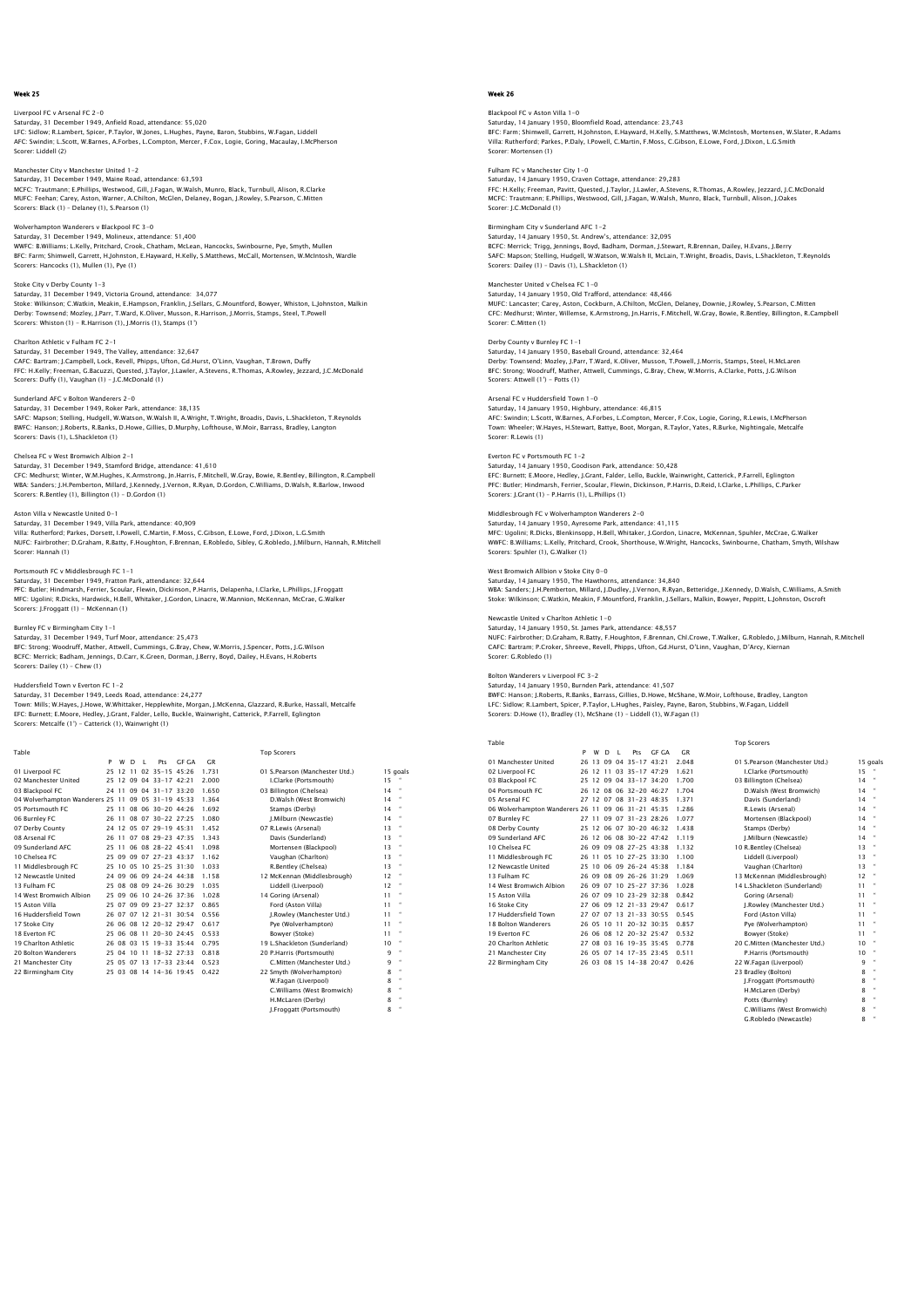Aston Villa v Middlesbrough FC 4-0 Saturday, 21 January 1950, Villa Park, attendance: 32,387 Villa: Rutherford; Parkes, P.Daly, I.Powell, C.Martin, F.Moss, Craddock, C.Gibson, Ford, Goffin, L.G.Smith MFC: Ugolini; R.Dicks, Blenkinsopp, H.Bell, Whitaker, Spuhler, Reagan, McKennan, M.Fenton, McCrae, G.Walker Scorers: Goffin (2), Ford (1), Craddock (1)

Manchester City v Newcastle United 1-1 Saturday, 21 January 1950, Maine Road, attendance: 43,102 MCFC: Trautmann; Sproston, Westwood, Gill, J.Fagan, W.Walsh, J.Oakes, Black, Turnbull, Emptage, R.Clarke NUFC: Fairbrother; D.Graham, R.Batty, F.Houghton, F.Brennan, Chl.Crowe, T.Walker, G.Robledo, Graver, Hannah, R.Mitchell Scorers: R.Clarke (1) – Hannah (1)

Portsmouth FC v Huddersfield Town 4-0 Saturday, 21 January 1950, Fratton Park, attendance: 29,327<br>PFC: Butler; Hindmarsh, Ferrier, Scoular, Flewin, Dickinson, P.Harris, D.Reid, I.Clarke, L.Phillips, J.Froggatt<br>Town: Wheeler; Gallogly, H.Stewart, Battye, Boot,

Wolverhampton Wanderers v Everton FC 1-1 Saturday, 21 January 1950, Molineux, attendance: 36,414<br>WWFC: B.Williams; McLean, Pritchard, Crook, Shorthouse, E.Russell, Hancocks, Swinbourne, Pye, Smyth, Wilshaw<br>EFC: Burnett; E.Moore, Hedley, J.Grant, Falder, Lello, Bu

Stoke City v Manchester United 3-1 Saturday, 21 January 1950, Victoria Ground, attendance: 38,951 Stoke: Wilkinson; C.Watkin, McCue, F.Mountford, Franklin, J.Sellars, Malkin, Bowyer, G.Mountford, L.Johnston, Oscroft<br>MUFC: Feehan; Carey, Aston, Cockburn, A.Chilton, McGlen, Delaney, Boqan, J.Rowley, S.Pearson, C.Mitten Scorers: G.Mountford (2), Bowyer (1) - C.Mitten (1)

# Charlton Athletic v Blackpool FC 1-2 Saturday, 21 January 1950, The Valley, attendance: 44,701<br>CAFC: Bartram; P.C.roker, Shreeve, B.Fenton, Phipps, Ufton, Gd.Hurst, O'Linn, D'Arcy, Purves, Kiernan<br>BFC: Farm; Shimwell, Garrett, H.Johnston, E.Hayward, H.Kelly,

Arsenal FC v Bolton Wanderers 1-1 Saturday, 21 January 1950, Highbury, attendance: 47,493 AFC: Swindin; L.Scott, W.Barnes, Macaulay, L.Compton, A.Forbes, F.Cox, Logie, Goring, R.Lewis, D.Compton BWFC: Hanson; J.Roberts, R.Banks, Barrass, Gillies, D.Howe, McShane, W.Moir, Lofthouse, Bradley, Langton Scorers: R.Lewis (1) – W.Moir (1)

Liverpool FC v Birmingham City 2-0 Saturday, 21 January 1950, Anfield Road, attendance: 37,668 LFC: Sidlow; R.Lambert, Spicer, P.Taylor, L.Hughes, Paisley, Payne, Baron, Stubbins, W.Fagan, Liddell BCFC: Merrick; K.Green, Jennings, Boyd, Badham, Dorman, J.Stewart, R.Brennan, Dailey, H.Evans, J.Berry

Burnley FC v West Bromwich Albion 0-0 Saturday, 21 January 1950, Turf Moor, attendance: 26,129

Scorers: Payne (1), Stubbins (1)

BFC: Strong; Woodruff, Mather, Attwell, Cummings, G.Bray, Chew, W.Morris, J.Spencer, Potts, J.G.Wilson WBA: Sanders; J.H.Pemberton, Millard, J.Dudley, J.Vernon, R.Ryan, Betteridge, J.Kennedy, D.Walsh, R.Barlow, A.Smith

# Sunderland AFC v Derby County 6-1

Saturday, 21 January 1950, Roker Park, attendance: 62,413 SAFC: Mapson; Stelling, Hudgell, W.Watson, W.Walsh II, McLain, T.Wright, Broadis, Davis, L.Shackleton, T.Reynolds Derby: Townsend; Mozley, J.Parr, T.Ward, Leuty, Musson, T.Powell, J.Morris, Stamps, Steel, H.McLaren Scorers: Davis (3), Broadis (1), L.Shackleton (1), T.Wright (1) - T.Powell (1)

# Chelsea FC v Fulham FC 0-0

Saturday, 21 January 1950, Stamford Bridge, attendance: 52,254 CFC: Medhurst; Winter, Willemse, K.Armstrong, Jn.Harris, F.Mitchell, W.Gray, Bowie, R.Bentley, Billington, R.Campbell FFC: Flack; Freeman, Pavitt, Quested, J.Taylor, Beasley, A.Stevens, R.Thomas, A.Rowley, Jezzard, J.C.McDonald

| Table                                              |   |   |   |                         |       |       | <b>Top Scorers</b>          |        |                          |
|----------------------------------------------------|---|---|---|-------------------------|-------|-------|-----------------------------|--------|--------------------------|
|                                                    | P | W | D | Pt s                    | GE GA | C.R   |                             |        |                          |
| 01 Liverpool FC                                    |   |   |   | 27 13 11 03 37-17 49:29 |       | 1.690 | 01 Davis (Sunderland)       | 17 goa |                          |
| 02 Manchester United                               |   |   |   | 27 13 09 05 35-19 44:24 |       | 1.833 | 02 I.Clarke (Portsmouth)    | 15     | $\rightarrow$            |
| 03 Blackpool FC                                    |   |   |   | 26 13 09 04 35-17 36:21 |       | 1.714 | S.Pearson (Manchester Utd.) | 15     | $^{\circ}$               |
| 04 Portsmouth FC                                   |   |   |   | 27 13 08 06 34-20 50:27 |       | 1.852 | R.Lewis (Arsenal)           | 15     |                          |
| 05 Arsenal FC                                      |   |   |   | 28 12 08 08 32-24 49:36 |       | 1.361 | Mortensen (Blackpool)       | 15     | $\bullet$                |
| 06 Wolverhampton Wanderers 27 11 10 06 32-22 46:36 |   |   |   |                         |       | 1.286 | 06 Billington (Chelsea)     | 14     | à.                       |
| 07 Sunderland AFC                                  |   |   |   | 27 13 06 08 32-22 53:43 |       | 1.233 | D.Walsh (West Bromwich)     | 14     | $\bullet$                |
| 08 Burnley FC                                      |   |   |   | 28 11 10 07 32-24 28:26 |       | 1.077 | Stramps (Derby)             | 14     | $\alpha$                 |
| 09 Derby County                                    |   |   |   | 26 12 06 08 30-22 47:38 |       | 1.237 | J.Milburn (Newcastle)       | 14     | $\bullet$                |
| 10 Chelsea EC                                      |   |   |   | 27 09 10 08 28-26 43:38 |       | 1.132 | 10 Liddell (Liverpool)      | 13     | ×                        |
| 11 Newcastle United                                |   |   |   | 26 10 07 09 27-25 46:39 |       | 1.180 | R.Bentley (Chelsea)         | 13     | $\bullet$                |
| 12 Fulham FC                                       |   |   |   | 27 09 09 09 27-27 31:29 |       | 1.069 | Vaughan (Charlton)          | 13     | $\bullet$                |
| 13 Middlesbrough FC                                |   |   |   | 27 11 05 11 27-27 33:34 |       | 0.971 | 13 Bowver (Stoke)           | 12     | $\bullet$                |
| 14 West Bromwich Albion                            |   |   |   | 27 09 08 10 26-28 37:36 |       | 1.028 | Ford (Aston Villa)          | 12     | $\overline{\phantom{a}}$ |
| 15 Aston Villa                                     |   |   |   | 27 08 09 10 25-29 36:38 |       | 0.947 | L.Shackleton (Sunderland)   | 12     | $\,$ $\,$                |
| 16 Stoke City                                      |   |   |   | 28 07 09 12 23-33 32:48 |       | 0.667 | McKennan (Middlesbrough)    | 12     | $\bullet$                |
| 17 Bolton Wanderers                                |   |   |   | 27 05 11 11 21-33 31:36 |       | 0.861 | 17 Pye (Wolverhampton)      | 11     | $\bullet$                |
| 18 Everton EC                                      |   |   |   | 27 06 09 12 21-33 26:48 |       | 0.542 | I.Froggatt (Portsmouth)     | 11     | $\bullet$                |
| 19 Huddersfield Town                               |   |   |   | 28 07 07 14 21-35 30:59 |       | 0.508 | I.Rowley (Manchester Utd.)  | 11     | $\bullet$                |
| 20 Charlton Athletic                               |   |   |   | 28 08 03 17 19-37 36:47 |       | 0.766 | Goring (Arsenal)            | 11     |                          |
| 21 Manchester City                                 |   |   |   | 27 05 08 14 18-36 24:46 |       | 0.522 | C.Mitten (Manchester Utd.)  | 11     | $\mathbf{a}$             |
| 22 Birmingham City                                 |   |   |   | 27 03 08 16 14-40 20:49 |       | 0.408 | 22 P.Harris (Portsmouth)    | 10     | $\bullet$                |
|                                                    |   |   |   |                         |       |       | 23 Goffin (Aston Villa)     | 9      | $\bullet$                |
|                                                    |   |   |   |                         |       |       | W.Fagan (Liverpool)         | 9      | $\bullet$                |
|                                                    |   |   |   |                         |       |       | 25 D.Reid (Portsmouth)      | 8      |                          |

Smyth (Wolverhampton) C. Williams (West Bromwich) Bradley (Bolton) 8 " H.McLaren (Derby) 8 " G.Robledo (Newcastle) 8 " Potts (Burnley) 8 "

Top Scorers

# Week 28

Derby County v Liverpool FC 2-2 Saturday, 4 February 1950, Baseball Ground, attendance: 36,835 Derby: Townsend; Mozley, J.Parr, T.Ward, Leuty, Musson, T.Powell, J.Morris, R.Wilkins, Steel, H.McLaren LFC: Sidlow; R.Lambert, Spicer, Done, L.Hughes, Paisley, Payne, Baron, Stubbins, W.Fagan, Liddell Scorers: Steel (1), H.McLaren (1) – Stubbins (1), Liddell (1)

Bolton Wanderers v Portsmouth FC 1-0 Saturday, 4 February 1950, Burnden Park, attendance: 32,441

BWFC: Hanson; J.Roberts, R.Banks, Barrass, Aspinall, D.Howe, McShane, W.Moir, Lofthouse, Bradley, Langton PFC: Butler; Hindmarsh, Ferrier, Scoular, Flewin, Dickinson, C.Parker, D.Reid, I.Clarke, L.Phillips, J.Froggatt Scorer: Lofthouse (1)

West Bromwich Albion v Sunderland AFC 0-2

Saturday, 4 February 1950, The Hawthorns, attendance: 36,101 WBA: Sanders: J.H.Pemberton, Millard, J.Dudley, J.Vernon, R.Ryan, D.Gordon, J.Kennedy, D.Walsh, R.Barlow, G.Lee<br>SAFC: Mapson; Stelling, Hudgell, W.Watson, W.Walsh II, A.Wright, T.Wright, Kirtley, Broadis, L.Shackleton, T.R

Birmingham City v Arsenal FC 2-1

Saturday, 4 February 1950, St. Andrew's, attendance: 34,031 BCFC: Merrick; K.Green, Jennings, Boyd, Badham, Dorman, J.Stewart, J.Jordan, Dailey, Capel, J.Berry<br>AFC: Swindin; L.Scott, W.Barnes, A.Forbes, L.Smith, Mercer, F.Cox, Logie, Goring, R.Lewis, I.McPhersor<br>Scorers: Dailey (1)

Chelsea FC v Stoke City 2-2

Saturday, 4 February 1950, Stamford Bridge, attendance: 45,097<br>CFC: Medhurst, Winter, W.M.Hughes, K.Armstrong, Jn.Harris, F.Mitchell, W.Gray, Bowie, R.Bentley, R.Williams, R.Campbell<br>Stoke: Wilkinson; C.Watkin, McCue, F.Mo Scorers: Bowie (1), R.Williams (1) – L.Johnston (2)

Newcastle United v Fulham FC 3-1

Saturday, 4 February 1950, St. James Park, attendance: 41,120<br>NUFC: Fairbrother; D.Graham, McMichael, J.Harvey, F.Brennan, N.Dodgin, J.Milburn, T.Thompson, G.Robledo, Hannah, T.Walkeı<br>FFC: Flack; Freeman, Pavitt, Quested, Scorers: Hannah (1), G.Robledo (1), T.Thompson (1) - R.Thomas (1)

# Manchester United v Burnley FC 3-2

Saturday, 4 February 1950, Old Trafford, attendance: 48,528 MUFC: Lancaster; Carey, Aston, Warner, A.Chilton, Cockburn, Delaney, Bogan, J.Rowley, S.Pearson, C.Mitten BFC: Strong; Woodruff, Kirkham, Attwell, Cummings, G.Bray, Chew, W.Morris, J.Spencer, Potts, J.G.Wilson Scorers: LRowley (2), C.Mitten (1) - Potts (1), Carey (1 o.g.)

Huddersfield Town v Wolverhampton Wanderers 1-0

Saturday, 4 February 1950, Leeds Road, attendance: 16,736 Town: Mills; Gallogly, H.Stewart, Battye, Hepplewhite, Boot, J.McKenna, J.Lynn, J.N.Taylor, Nightingale, Metcalfe WWFC: Parsons; McLean, L.Kelly, W.Baxter, Shorthouse, W.Wright, Hancocks, Smyth, Pye, K.Rowley, Mullen Scorer: Metcalfe (1)

Blackpool FC v Manchester City 0-0

Saturday, 4 February 1950, Bloomfield Road, attendance: 23,780 BFC: Farm; Shimwell, Garrett, H.Johnston, Crosland, H.Kelly, S.Matthews, McCall, Mortensen, D.B.Davidson, R.Adams MCFC: Trautmann; E.Phillips, Westwood, Spurdle, J.Fagan, W.Walsh, J.Oakes, Hart, W.B.Jones, Black, R.Clarke

Everton FC v Aston Villa 1-1 Saturday, 4 February 1950, Goodison Park, attendance: 43,634 EFC: Burnett; E.Moore, Hedley, J.Grant, Falder, Lello, W.Higgins, Wainwright, Catterick, P.Farrell, Eglington Villa: Rutherford; Parkes, P.Daly, I.Powell, C.Martin, F.Moss, Craddock, C.Gibson, Ford, Goffin, L.G.Smith Scorers: Catterick (1) - C.Gibson (1)

Middlesbrough FC v Charlton Athletic 1-0

Saturday, 4 February 1950, Ayresome Park, attendance: 26,772 MFC: Hodgson; R.Robinson, Blenkinsopp, H.Bell, Whitaker, J.Gordon, Linacre, McKennan, Dobbie, McCrae, Woodward CAFC: Bartram; P.Croker, Shreeve, D.Forbes, Walls, Ufton, Gd.Hurst, O'Linn, Vaughan, B.Fenton, Kiernan Scorer: Woodward (1)

| Table                                              |   |       |   |                |                         |       |       | <b>Top Scorers</b>          |         |              |
|----------------------------------------------------|---|-------|---|----------------|-------------------------|-------|-------|-----------------------------|---------|--------------|
|                                                    | P | W     | D | $\blacksquare$ | Pts                     | GE GA | C.R   |                             |         |              |
| 01 Liverpool FC                                    |   | 28 13 |   |                | $12.03$ $38-18$ $51.31$ |       | 1.645 | 01 Davis (Sunderland)       | 17 goal |              |
| 02 Manchester United                               |   |       |   |                | 28 14 09 05 37-19 47:26 |       | 1.808 | 02 R.Lewis (Arsenal)        | 15      |              |
| 03 Blackpool FC                                    |   |       |   |                | 27 13 10 04 36-18 36:21 |       | 1.714 | S.Pearson (Manchester Utd.) | 15      |              |
| 04 Portsmouth FC                                   |   |       |   |                | 28 13 08 07 34-22 50:28 |       | 1.786 | Mortensen (Blackpool)       | 15      | ×            |
| 05 Sunderland AFC                                  |   |       |   |                | 28 14 06 08 34-22 55:43 |       | 1.279 | I.Clarke (Portsmouth)       | 15      |              |
| 06 Arsenal FC                                      |   |       |   |                | 29 12 08 09 32-26 50:38 |       | 1.316 | 06 Billington (Chelsea)     | 14      | $\mathbf{u}$ |
| 07 Wolverhampton Wanderers 28 11 10 07 32-24 46:37 |   |       |   |                |                         |       | 1.243 | I.Milburn (Newcastle)       | 14      |              |
| 08 Burnley FC                                      |   |       |   |                | 29 11 10 08 32-26 30:29 |       | 1.034 | Stamps (Derby)              | 14      |              |
| 09 Derby County                                    |   |       |   |                | 27 12 07 08 31-23 49:40 |       | 1.225 | D.Walsh (West Bromwich)     | 14      | $\mathbf{u}$ |
| 10 Newcastle United                                |   | 27 11 |   |                | 07 09 29-25 49:40       |       | 1.230 | Liddell (Liverpool)         | 14      |              |
| 11 Chelsea FC                                      |   |       |   |                | 28 09 11 08 29-27 45:40 |       | 1.125 | 11 Vaughan (Charlton)       | 13      | ×            |
| 12 Middlesbrough FC                                |   | 28 12 |   |                | 05 11 29-27 34:34       |       | 1.000 | I.Rowlev (Manchester Utd.)  | 13      |              |
| 13 Fulham FC                                       |   | 28.09 |   |                | $09$ 10 27-29 32:32     |       | 1.000 | R.Bentley (Chelsea)         | 13      | ×            |
| 14 West Bromwich Albion                            |   | 28.09 |   |                | 08 11 26-30 37:38       |       | 0.974 | 14 McKennan (Middlesbrough) | 12      |              |
| 15 Aston Villa                                     |   |       |   |                | 28 08 10 10 26-30 37:39 |       | 0.949 | L.Shackleton (Sunderland)   | 12      | ×            |
| 16 Stoke City                                      |   |       |   |                | 29 07 10 12 24-34 34:50 |       | 0.680 | Ford (Aston Villa)          | 12      |              |
| 17 Bolton Wanderers                                |   |       |   |                | 28 06 11 11 23-33 32:36 |       | 0.889 | Bowver (Stoke)              | 12      | $\mathbf{u}$ |
| 18 Huddersfield Town                               |   |       |   |                | 29 08 07 14 23-35 31:59 |       | 0.525 | Goring (Arsenal)            | 12      |              |
| 19 Everton FC                                      |   |       |   |                | 28 06 10 12 22-34 27:49 |       | 0.551 | C.Mitten (Manchester Utd.)  | 12      | ×            |
| 20 Charlton Athletic                               |   |       |   |                | 29 08 03 18 19-39 36:48 |       | 0.750 | 20 Pve (Wolverhampton)      | 11      |              |
| 21 Manchester City                                 |   |       |   |                | 28 05 09 14 19-37 24:46 |       | 0.522 | J.Froggatt (Portsmouth)     | 11      |              |
| 22 Birmingham City                                 |   |       |   |                | 28 04 08 16 16-40 22:50 |       | 0.440 | 22 P.Harris (Portsmouth)    | 10      | ×            |
|                                                    |   |       |   |                |                         |       |       |                             | $\sim$  |              |

1.279 1.Clarke (Portsmouth)<br>1.316 06 Billington (Chelsea)<br>1.243 J.Milburn (Newcastle) 14 West Brommic (Charlon)<br>11 Naughan (Charlon)<br>13 0.00 1.Rowley (Manchester Utd.)<br>12 0.974 14 McKennan (Middlesbrough) 12<br>19 0.974 L.Shackleton (Sunderland) 12 15 Aston Villa 28 08 10 10 26-30 37:39 0.949 L.Shackleton (Sunderland) 12 " 16 Stoke City 29 07 10 12 24-34 34:50 0.680 Ford (Aston Villa) 12 " 20 Pye (Wolverhampton) 11<br>12 0.522 1. Froggatt (Portsmouth) 11 21 Manchester City 28 05 09 14 19-37 24:46 0.522 J.Froggatt (Portsmouth) 11 " 22 Birmingham City 28 04 08 16 16-40 22:50 0.440 22 P.Harris (Portsmouth) 10 " 23 G.Robledo (Newcastle) 9 " Goffin (Aston Villa) 9 " W.Fagan (Liverpool) Potts (Burnley)<br>H.McLaren (Derby) H.McLaren (Derby) 9 " 27 D.Reid (Portsmouth) 8 " Smyth (Wolverhampton) 8 " Bradley (Bolton) 8<br>
C.Williams (West Bromwich) 8<br>
Dailey (Birmingham) 8 C.Williams (West Bromwich) Dailey (Birmingham)